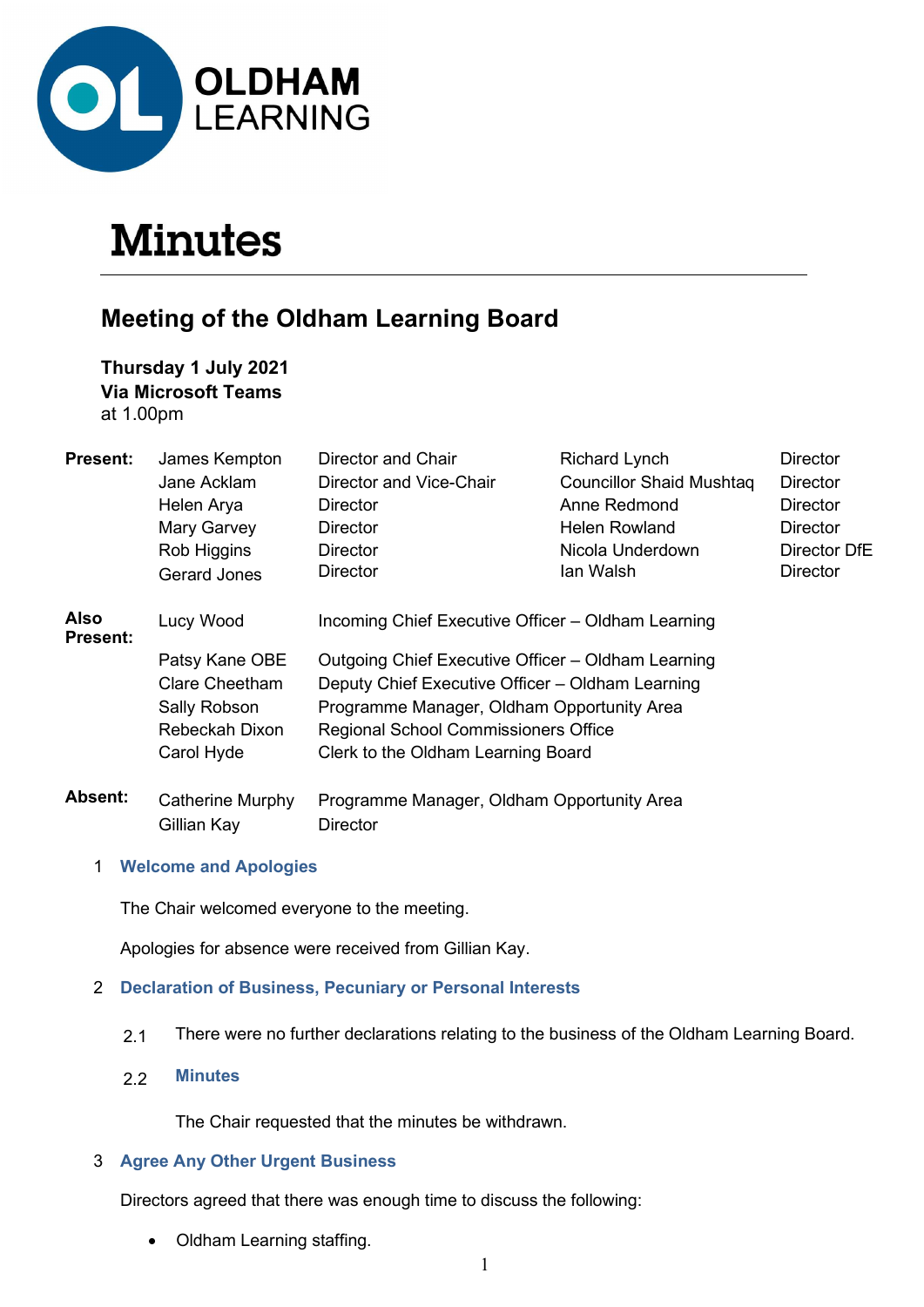

# 4 CEO Introduction

 The Chair introduced Lucy Wood, CEO to Directors and Lucy provided Directors with a precis of her employment history and experience.

Lucy outlined to Directors her vision for Oldham Learning which included:

- Capacity within the system.
- How to create a sustainable plan.
- Local needs very specific.

Lucy asked Directors:

- What are the expectations from Oldham Learning Directors?
- Establish communications with the Oldham Learning Board.
- Lucy requested sounding board support at appropriate intervals.

Lucy Wood thanked Patsy Kane for her stellar support and the Chair endorsed the handover.

# 5 Outgoing CEO Report

A copy of the outgoing CEO report was circulated to Directors prior to the meeting.

Patsy Kane stated that recognising the most challenging of circumstances was difficult. Patsy thanked Clare Cheetham, Julie Stevens and Helen Hampson for their dedication, hard work and support.

Directors discussed the challenges in Oldham.

#### 6 Budget Report

A copy of the budget report had been circulated with the agenda for Directors consideration.

The Deputy Chief Executive Officer provided an explanation and clarification of a couple of comments:

- OL001 Research School –the planned activity for the primary collaboratives work has not taken place. Therefore, the budget for this has not been spent, but the funding has been reallocated to other elements within this cost centre.
- OL003 Digital Devices this has been delivered and paid for.
- OL005 Primary Subject Network this budget has been reduced and redistributed within the cost centre as most of the activity will commence in the next academic year.
- OL010 Chair Salary there is an error in the figures in the paper, which will be corrected.

The Deputy Chief Executive Officer stated that 86.7% of the budget has been paid out with the rest on target to be paid by the end of August 2021.

The Deputy Chief Executive Officer stated that approximately £105k of the work commissioned in this academic year are two-year programmes that will continue into the new academic year.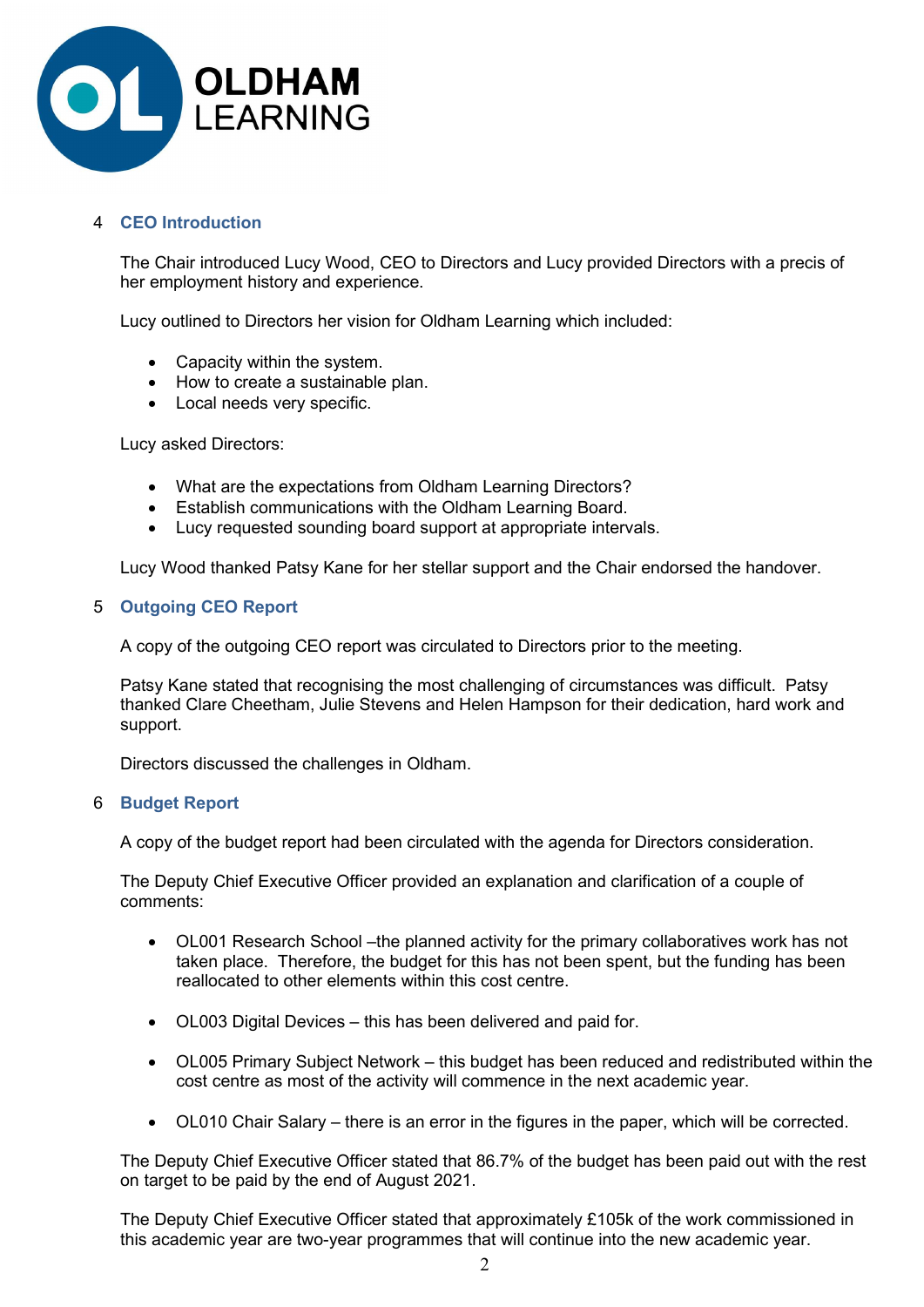

# 7 Discussion Topic – Initial Reflections & Emerging Themes

Lucy Wood had already outlined several of the areas in her introduction.

Discussion took place on the areas of work moving forward which included:

- Working with school's rhythm
- OL Team and how to galvanize existing team and wider team in Oldham.
- Creating Communications Policy.
- Working with partners.
- What is needed in Oldham?
- What is the offer for the next academic year, will this be delivered before schools' finish for the summer break?
- Subject Networks and SIP will these be going ahead in the next academic year. How will they be managed and delivered.

A Director asked if the dates will be circulated for the Subject Leaders Network before the end of the academic year?

A Director commented on the Oldham Council Covid recovery plan and that the nature of discussions were providing a clear strategic framework to respond to.

LW commented that Oldham Learning needs to benchmark and gather intelligence.

ACTION: CEO

# 8 Board Constitution – Transition from Foundation Board to Full Board

 A Director commented that the Oldham Learning Board is still a foundation board and were reminded that an Annual General Meeting (AGM) still needs to take place with elections, representation, decisions about paying a subscription, reviewing the first year and what has been achieved as well as working out the process need to be on the agenda.

The sub-groups need to provide more clarity of their role moving forward.

Lucy Wood commented that she would review the first year of Oldham Learning.

ACTION: CEO

# 9 Confidentiality

There was one item of confidential business to discuss.

# 10 Date and Time of Next Meeting

That the next meeting of the Oldham Learning Trust Board should be held on:

Monday 13 September 2021 at 1.00pm via Microsoft Teams.

 (There being no further business, board members and trustees were thanked for their attendance and the meeting was declared closed at 2.51pm).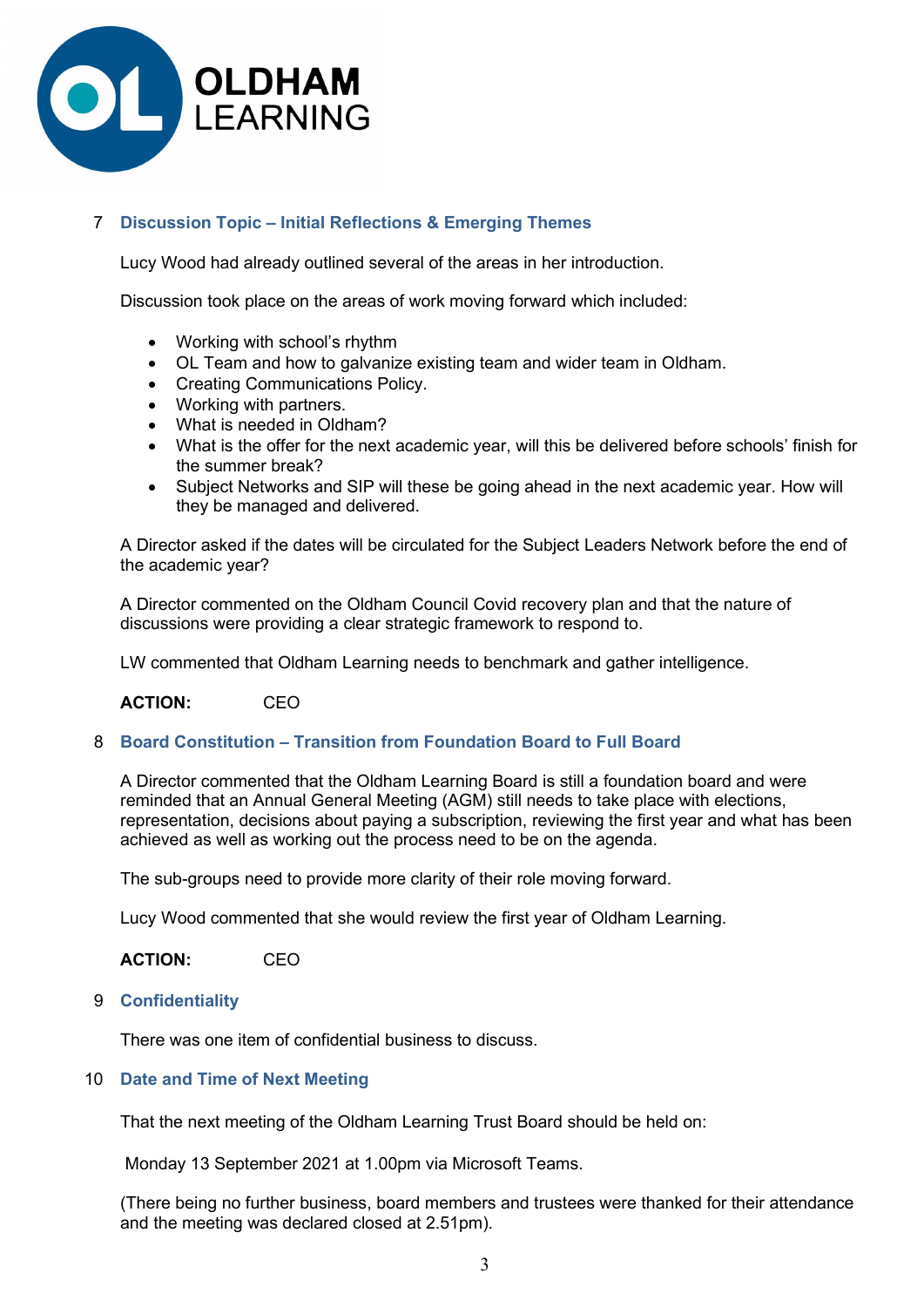

Signed: \_\_\_\_\_\_\_\_\_\_\_\_\_\_\_\_\_\_\_\_\_\_\_\_\_\_\_\_\_\_\_

in the contract of the contract of the contract of the contract of the contract of the contract of the contract of the contract of the contract of the contract of the contract of the contract of the contract of the contrac

Date: \_\_\_\_\_\_\_\_\_\_\_\_\_\_\_\_\_\_\_\_\_\_\_\_\_\_\_\_\_\_\_\_\_

F:/cah/OldhamLearningBoard/summerterm 2021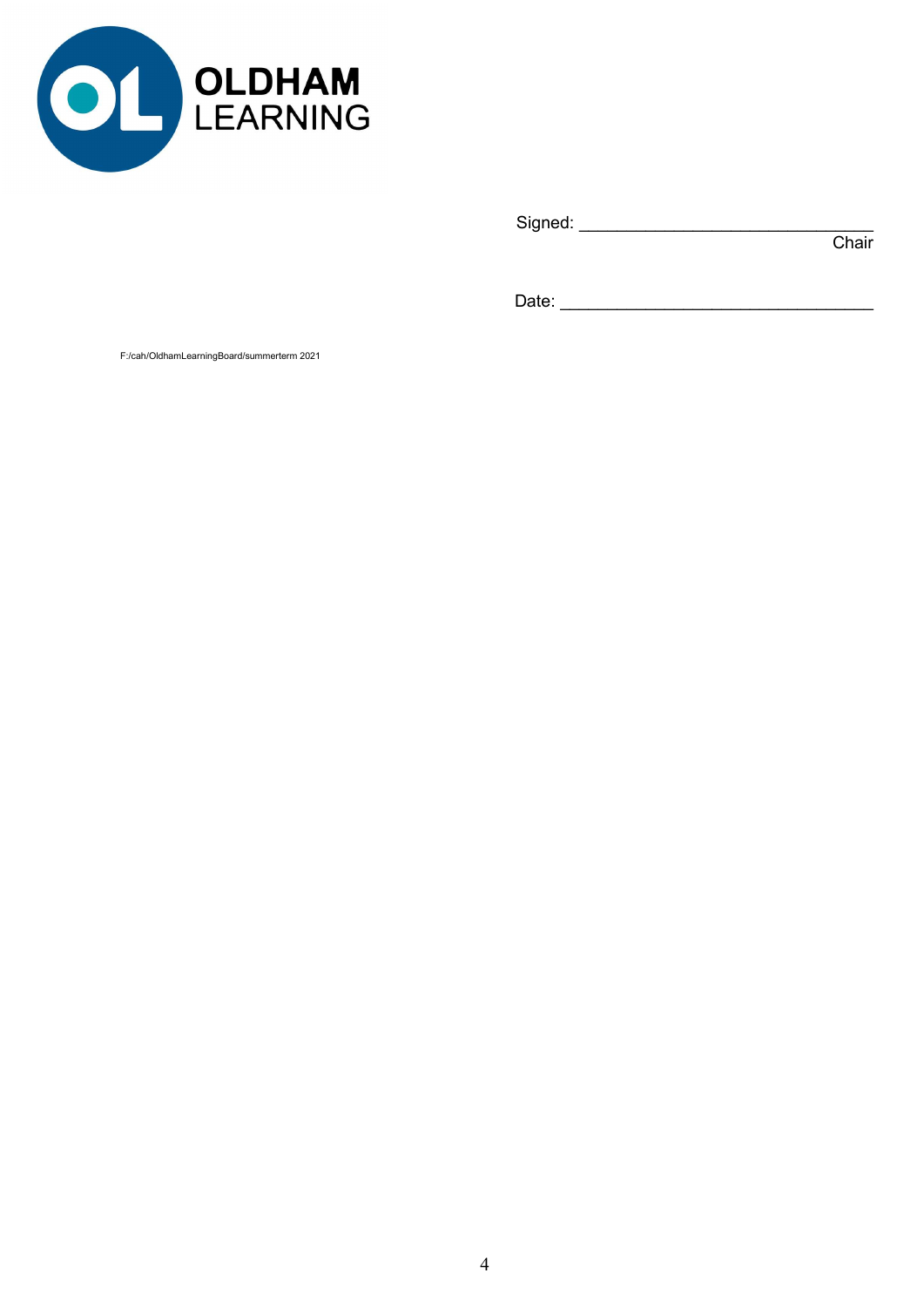

# 9 Confidentiality

The Deputy CEO and Clerk to Oldham Learning Board left the meeting at 2.28pm.

# 9.1 Minute Number 9 - Oldham Learning Staffing

The Chair updated the Board on revised contractual arrangements for Lucy Wood, which would see her employed an additional day a week funded by the OA (a total of 3 days a week) until the end of August 2022 and a process was underway for the council to fund the additional day thereafter.

The Board had a further discussion about the wider staffing structure.

RESOLVED: that a further report be made to the next Board.

ACTION: CEO